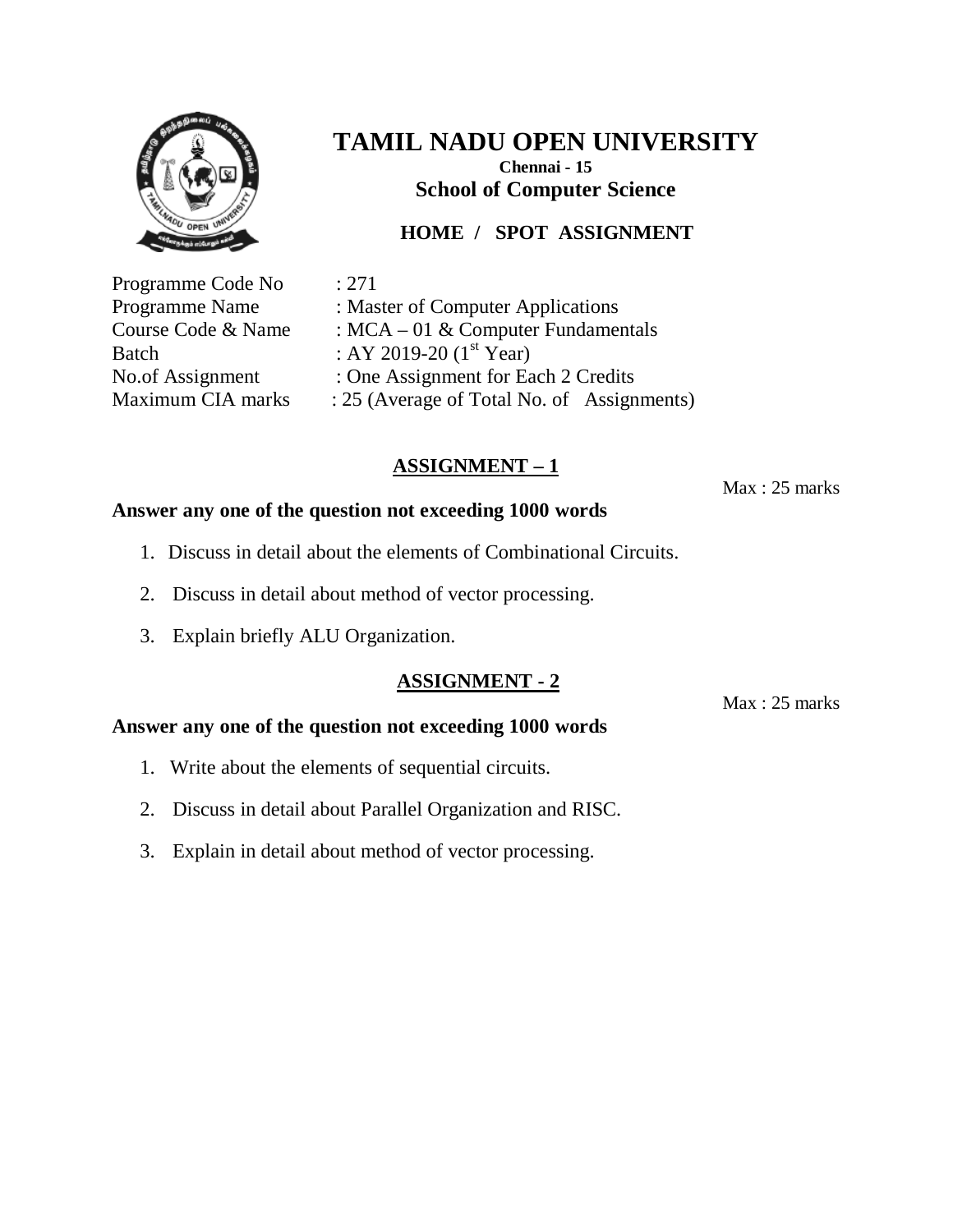

## **HOME / SPOT ASSIGNMENT**

Programme Code No : 271

Programme Name : Master of Computer Applications Course Code & Name : MCA – 02 & Introduction to Software Batch : AY 2019-20  $(1^{st}$  Year) No.of Assignment : One Assignment for Each 2 Credits Maximum CIA marks : 25 (Average of Total No. of Assignments)

# **ASSIGNMENT – 1**

Max : 25 marks

#### **Answer any one of the question not exceeding 1000 words**

- 1. Explain the Vi editor with various options.
- 2. Discuss in detail about trends in software development.
- 3. Explain the functions of memory management scheme.

#### **ASSIGNMENT - 2**

Max : 25 marks

- 1. Explain C–SCAN scheduling of device management.
- 2. Describe about file access permission in UNIX OS.
- 3. Explain different Environment variables in detail.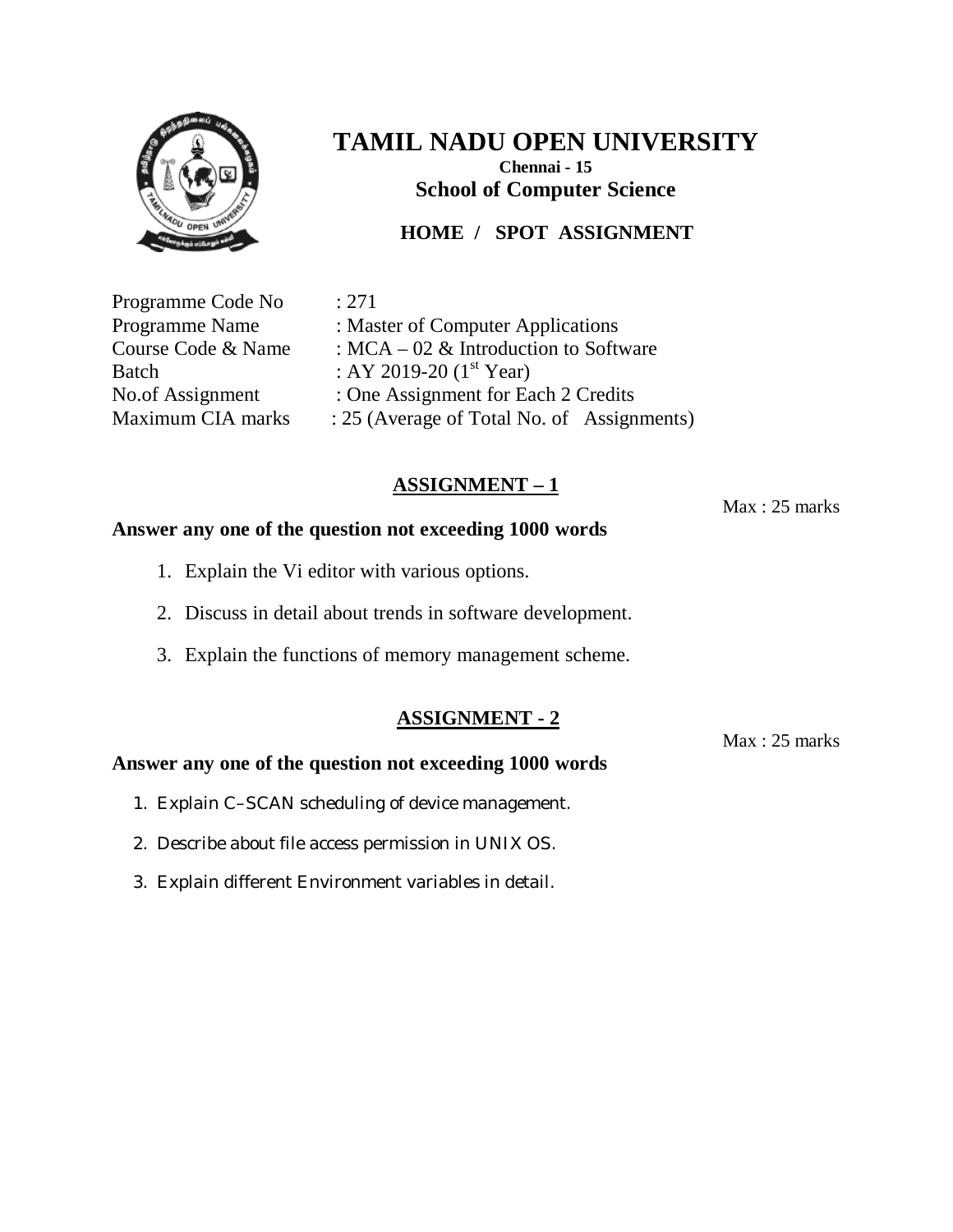

## **HOME / SPOT ASSIGNMENT**

Programme Code No : 271

Programme Name : Master of Computer Applications Course Code & Name : MCA – 03 & Data Structure through "C" Batch : AY 2019-20  $(1^{st}$  Year) No.of Assignment : One Assignment for Each 2 Credits<br>Maximum CIA marks : 25 (Average of Total No. of Assign : 25 (Average of Total No. of Assignments)

## **ASSIGNMENT – 1**

Max : 25 marks

#### **Answer any one of the question not exceeding 1000 words**

- 1. With Syntax, Explain While( ) and Switch( ) in detail.
- 2. With suitable program, Explain the concept of call by value and call by reference in detail.
- 3. What are the Graph Traversals? Explain in detail.

#### **ASSIGNMENT - 2**

Max : 25 marks

- 1.Explain Sequential and Indexed File organizations in detail.
- 2.Write algorithm for inserting and deleting an item into stack.
- 3.With Syntax, Explain if() and Switch() in detail.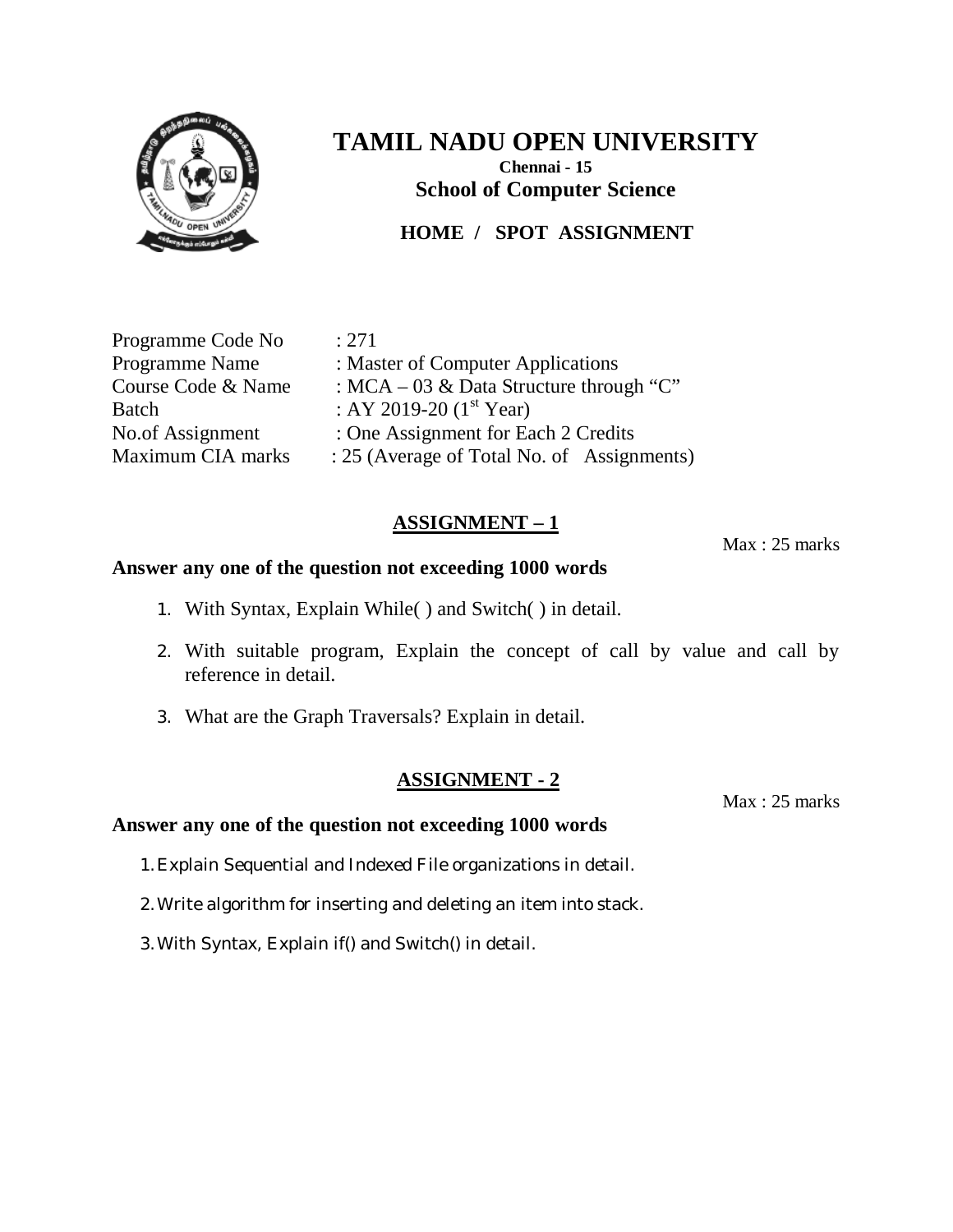

## **HOME / SPOT ASSIGNMENT**

Programme Code No : 271

Programme Name : Master of Computer Applications Course Code & Name :  $MCA - 04$  & Elements of System Analysis and Design Batch : AY 2019-20  $(1^{st}$  Year) No.of Assignment : One Assignment for Each 2 Credits Maximum CIA marks : 25 (Average of Total No. of Assignments)

## **ASSIGNMENT – 1**

Max : 25 marks

#### **Answer any one of the question not exceeding 1000 words**

- 1. Explain about system development life cycle.
- 2. What is meant by knowledge based system? Explain briefly.
- 3. Explain in detail about the functions of project management.

#### **ASSIGNMENT - 2**

Max : 25 marks

- 1. What are the primary functions of a second-level managerial position in MIS division?
- 2. Explain HIPO in detail.
- 3. Discuss the overview of system implementation.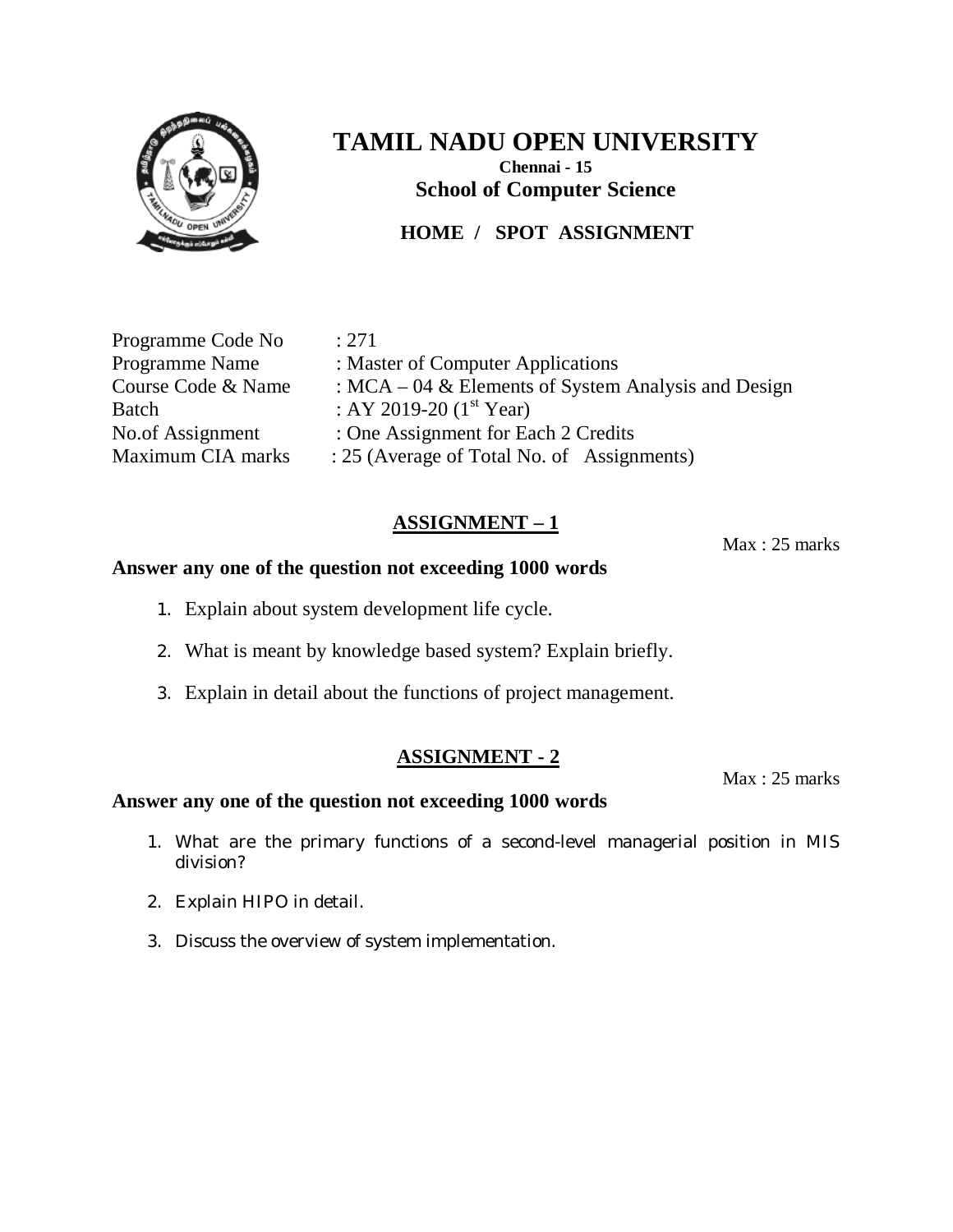

## **HOME / SPOT ASSIGNMENT**

Programme Code No : 271

Maximum CIA marks : 25 (Average of Total No. of Assignments)

Programme Name : Master of Computer Applications Course Code & Name : MCA – 05 & Introduction to Database Management Systems Batch : AY 2019-20  $(1<sup>st</sup> Year)$ No.of Assignment : One Assignment for Each 2 Credits

## **ASSIGNMENT – 1**

#### **Answer any one of the question not exceeding 1000 words**

- 1. Explain 1NF, 2NF and 3NF with suitable example.
- 2. What are the basic relational algebra operations?
- 3. Discuss the design of distributed databases.

#### **ASSIGNMENT - 2**

Max : 25 marks

# **Answer any one of the question not exceeding 1000 words**

- 1. Explain E-R diagram with example.
- 2. Discuss different types SQL commands.
- 3. Discuss in detail about different of methods of file organization.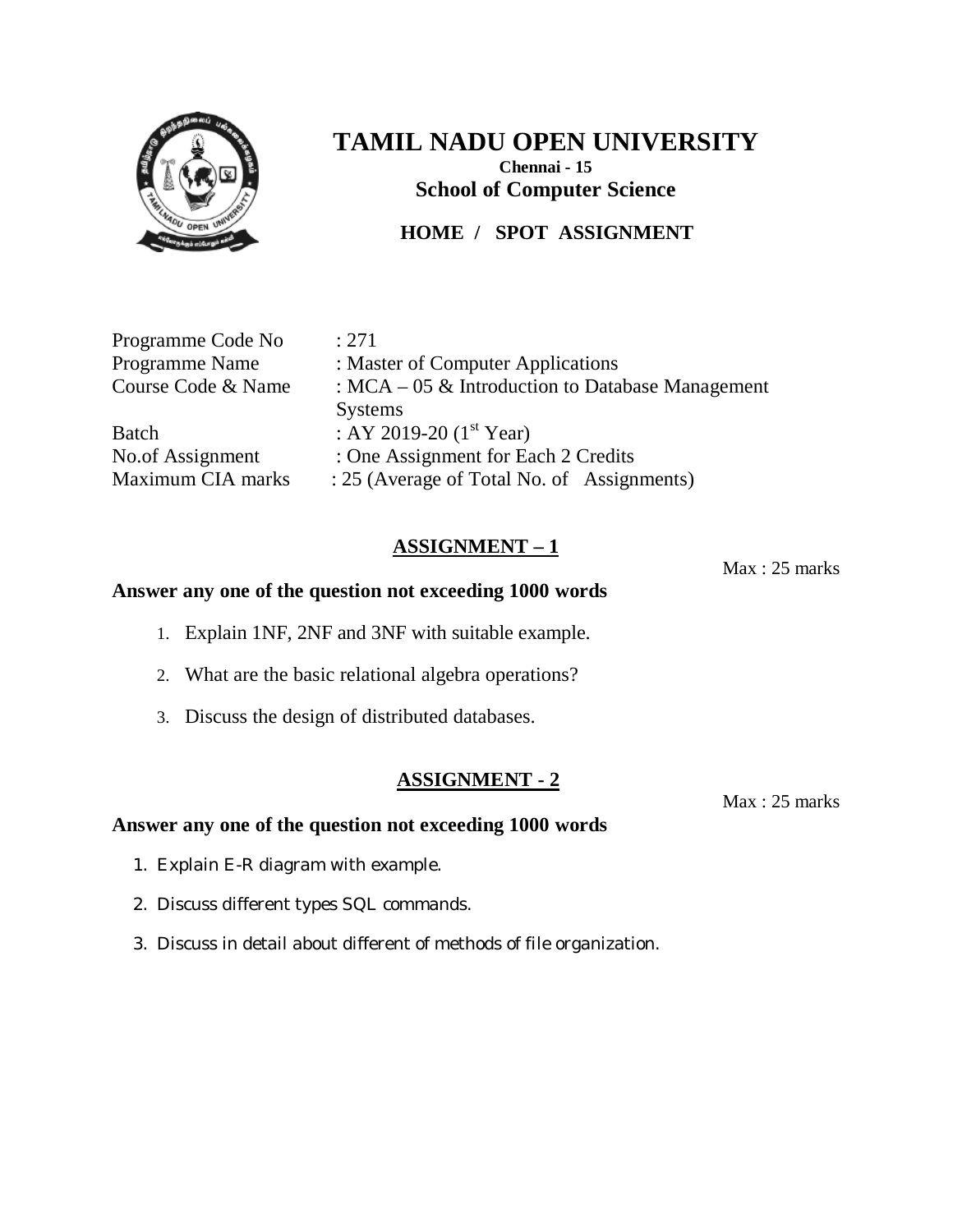

## **HOME / SPOT ASSIGNMENT**

Programme Code No : 271

Programme Name : Master of Computer Applications Course Code & Name :  $MCA - 06$  & Introduction to Computer Organisation Batch : AY 2019-20  $(1^{st}$  Year) No.of Assignment : One Assignment for Each 2 Credits Maximum CIA marks : 25 (Average of Total No. of Assignments)

## **ASSIGNMENT – 1**

#### **Answer any one of the question not exceeding 1000 words**

- 1. Discuss about Error detection and Error correction codes.
- 2. Write shorts on I/O process.
- 3. Draw and explain Microcomputer Architecture.

#### **ASSIGNMENT - 2**

#### **Answer any one of the question not exceeding 1000 words**

- 1. Define gate. What are universal gates and explain?
- 2. Explain the following:
	- (a) Half adder
	- (b) Full adder
- 3. What is ALU? Explain one stage of ALU.

Max : 25 marks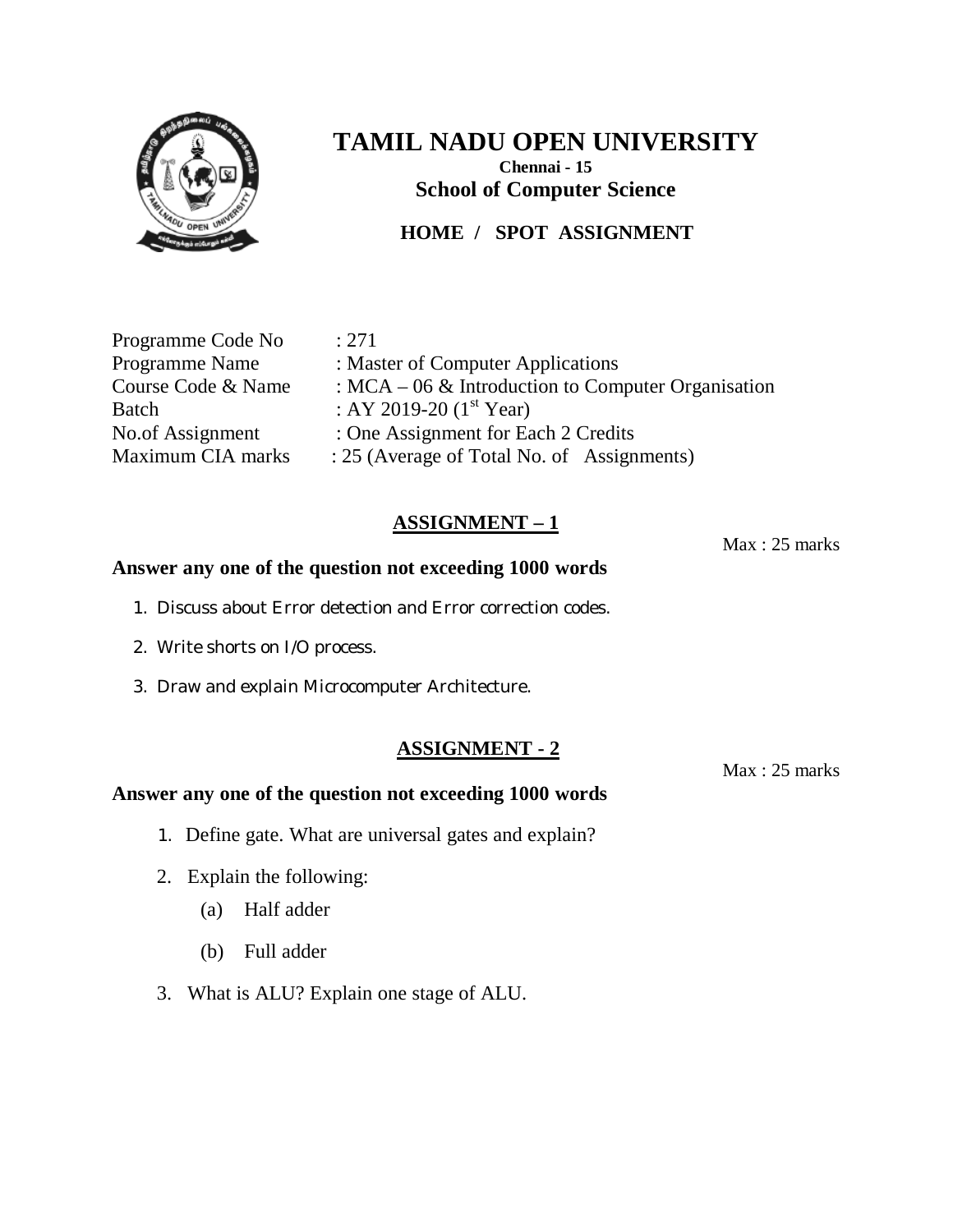

## **HOME / SPOT ASSIGNMENT**

Programme Code No : 271

Programme Name : Master of Computer Applications Course Code & Name :  $MCA - 07$  & Introduction to Software Engineering Batch : AY 2019-20  $(1^{st}$  Year) No.of Assignment : One Assignment for Each 2 Credits Maximum CIA marks : 25 (Average of Total No. of Assignments)

## **ASSIGNMENT – 1**

#### **Answer any one of the question not exceeding 1000 words**

- 1.Discuss about the circle generation algorithms.
- 2.Describe the viewing transformations.
- 3.Explain the Sutherland Hodgman algorithm.

#### **ASSIGNMENT - 2**

#### **Answer any one of the question not exceeding 1000 words**

- 1.Explain spiral and RAD process models.
- 2.Describe the significance of fourth generation techniques.
- 3.Explain the COCOMO estimation model.

Max : 25 marks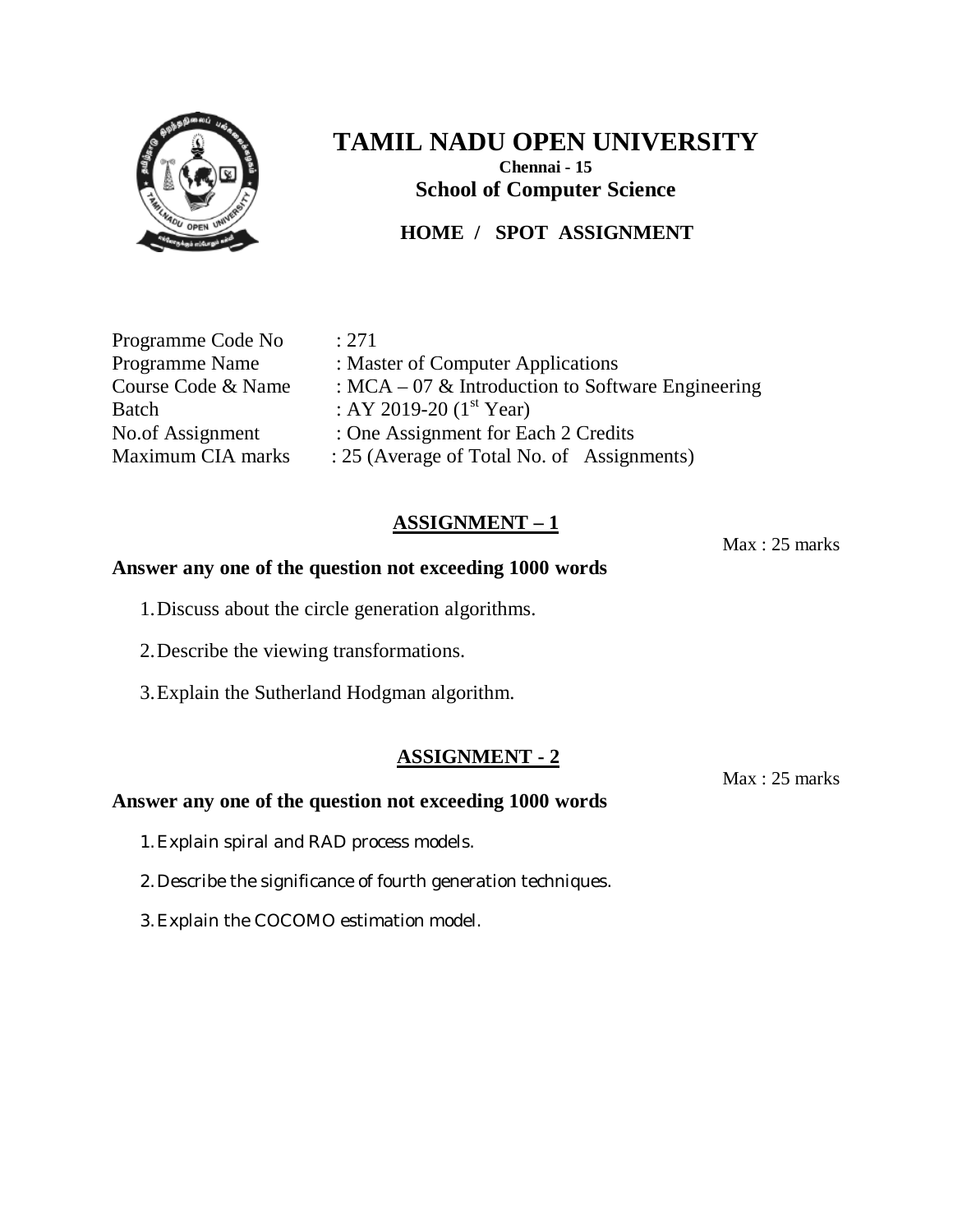

# **TAMIL NADU OPEN UNIVERSITY Chennai - 15**

**School of Computer Science**

# **HOME / SPOT ASSIGNMENT**

Programme Code No : 271 Batch : AY 2019-20  $(1<sup>st</sup> Year)$ 

Programme Name : Master of Computer Applications Course Code & Name : MCA – 08 & Computer Oriented Numerical Methods

- 
- No.of Assignment : One Assignment for Each 2 Credits
- Maximum CIA marks : 25 (Average of Total No. of Assignments)

# **ASSIGNMENT – 1**

Max : 25 marks

### **Answer any one of the question not exceeding 1000 words**

- 1. Using the Gauss Jordan method solve the following equations.  $10x + y + z = 12$  $2x + 10y + z = 13$  $x + y + 5z = 7$ .
- 2. Find a root of the equation  $x^3 4x 9 = 0$  correct to two decimal places by using the bisection method.
- 3. Given  $\frac{dy}{dx} = x^3 + y$ ,  $y(0) = 2$ , compute  $y(0.2)$ , by Runge Katta method of fourth order.

## **ASSIGNMENT - 2**

Max : 25 marks

### **Answer any one of the question not exceeding 1000 words**

1.Solve the following system of equation using Gauss–Elimination method.

 $4x + 11y - z = 33$  $8x - 3y + 2z = 20$ 2*x* + *y* + 4*z*=12

2.Explain about the Simpson's 1/3 rule with example.

| 3. Using Newton's Formula, find y when $x = 27$ , from the following data: |      |                |      |      |      |
|----------------------------------------------------------------------------|------|----------------|------|------|------|
| X:                                                                         |      | $\overline{5}$ | 20   | -25  | 30   |
| Y:                                                                         | 35.4 | 32.2           | 29.1 | 26.0 | 23.1 |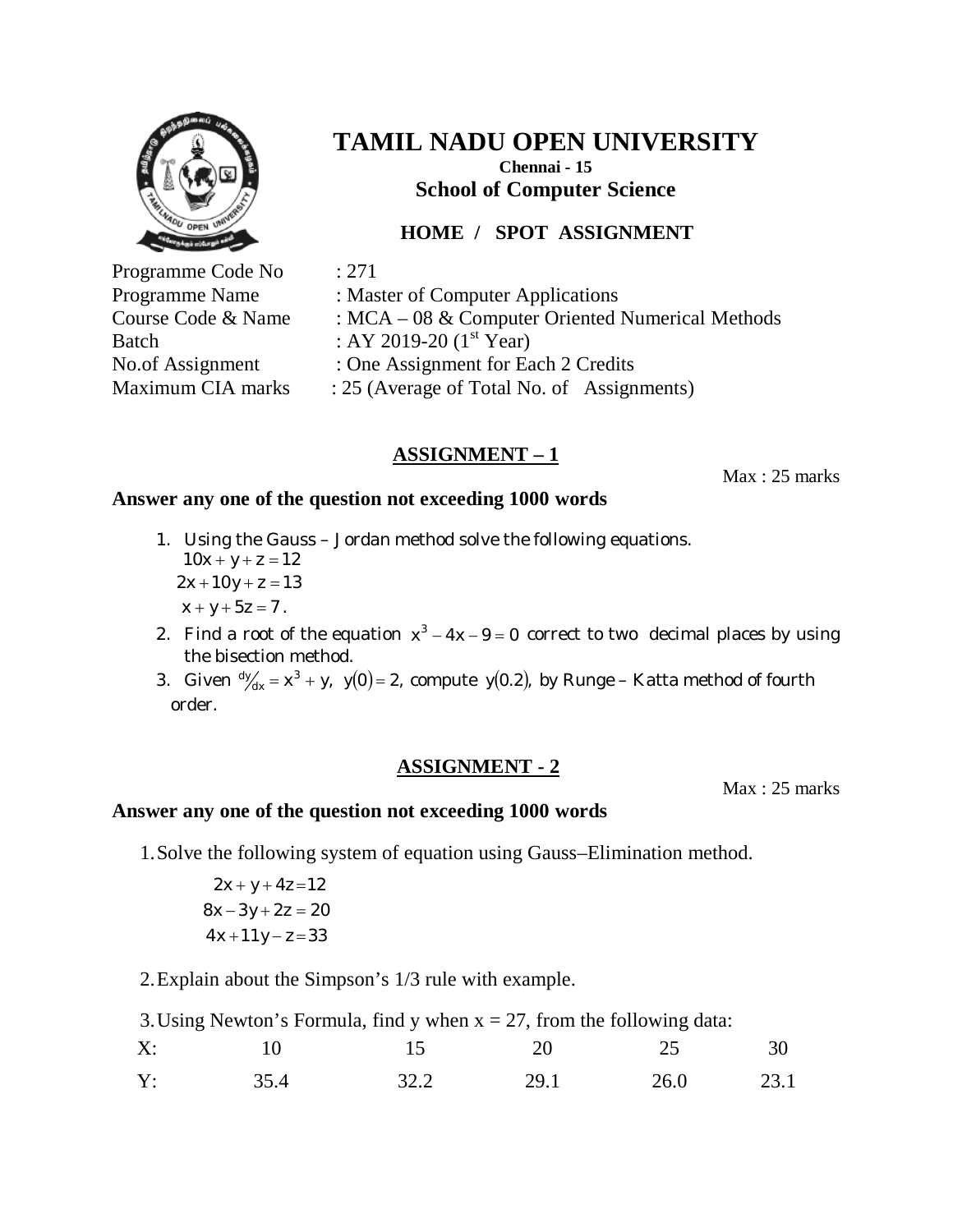

# **TAMIL NADU OPEN UNIVERSITY Chennai - 15**

**School of Computer Science**

# **HOME / SPOT ASSIGNMENT**

Programme Code No : 271

Programme Name : Master of Computer Applications Course Code & Name :  $MCA - 09 \& C++$  and Object Oriented Programming Batch : AY 2019-20  $(1^{st}$  Year) No.of Assignment : One Assignment for Each 2 Credits Maximum CIA marks : 25 (Average of Total No. of Assignments)

## **ASSIGNMENT – 1**

Max : 25 marks

#### **Answer any one of the question not exceeding 1000 words**

- 1.Explain different types of inheritance.
- 2.Explain various stream classes.
- 3.Explain the steps to create templates with example.

## **ASSIGNMENT - 2**

#### **Answer any one of the question not exceeding 1000 words**

- 1. Explain about the basic concepts of OOPS.
- 2. Explain the control structure and write the syntax and example.
- 3. Explain inline function with example.